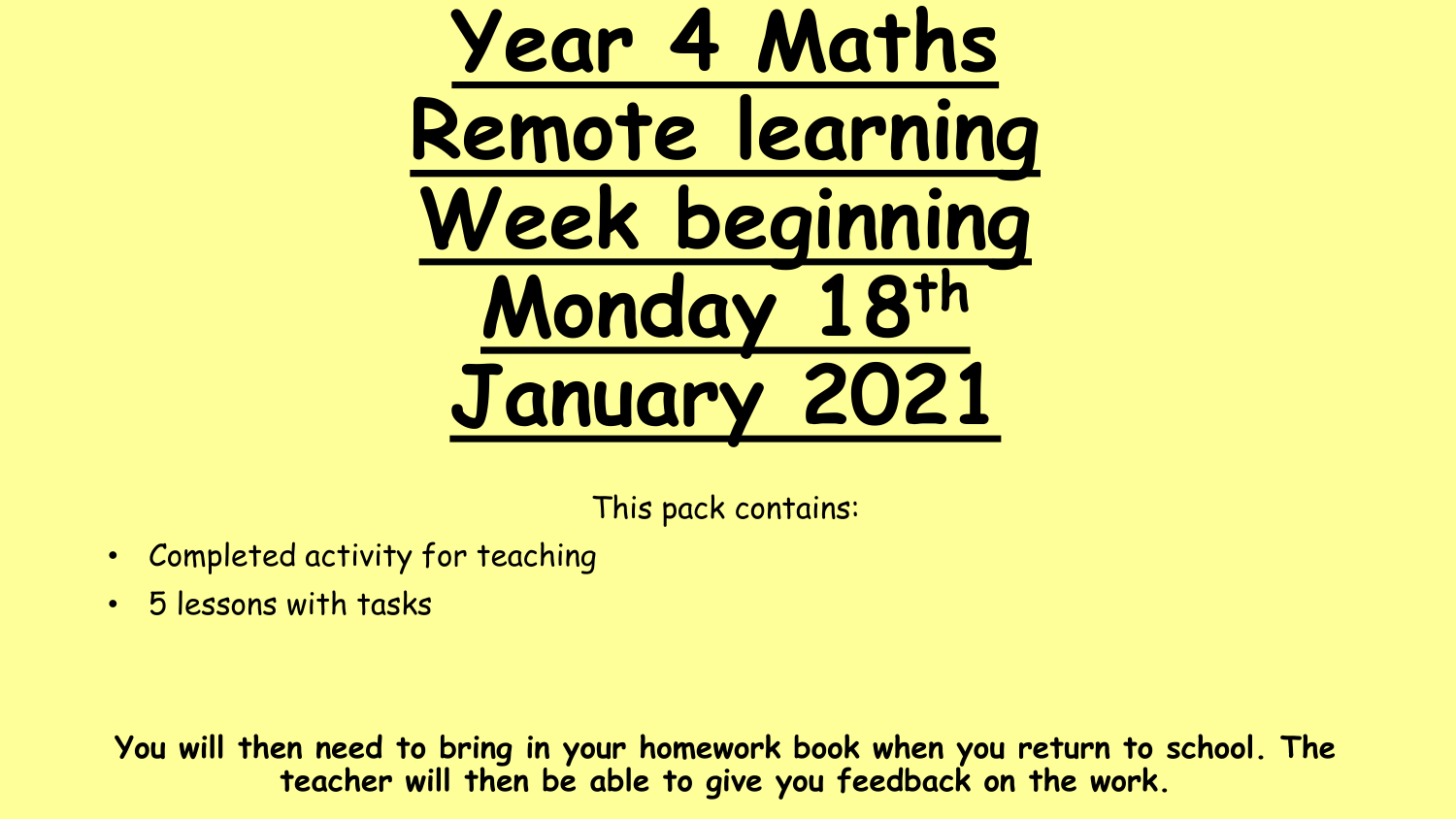# **Lesson 1 - Teaching** Can I find times after and before?

Starter: Starter: How many seconds, minutes, hours? **Remember, there are 60 seconds in a minute and 60 minutes in an hour.**  How many seconds are there in 2 minutes? How many seconds are there in 4 minutes? How many minutes is 180 seconds? How many minutes is 240 seconds? How many seconds are there in 3 and a half minutes?

How many minutes are there in 3 hours? How many minutes are there in 5 hours? How many hours is 120 minutes? How many hours is 600 minutes? How many minutes are there in 2 and a quarter hours?

Task: Today we are going to work out the time before or after a given time. Example: Look at this clock. What would be the time…

- 1 hour after?
- 1 hour before?
- half an our after?
- quarter of an hour before?
- 20 minutes after?
- 13 minutes before?
- Use your clock made last week to move the hands back or forward and write the answers then check them.

**SJAMSUP** 120s, 240s, 3m, 4m, 210s 180m, 300m, 2h, 10h, 135m



**SJAMSUP** 10 o'clock 8 o'clock Half past 9 or 9.30 Quarter to 9 or 8.45 20 minutes past 9 or 9.20  $T<sub>2</sub>$ .8 no 8 tenq estunim  $T<sub>1</sub>$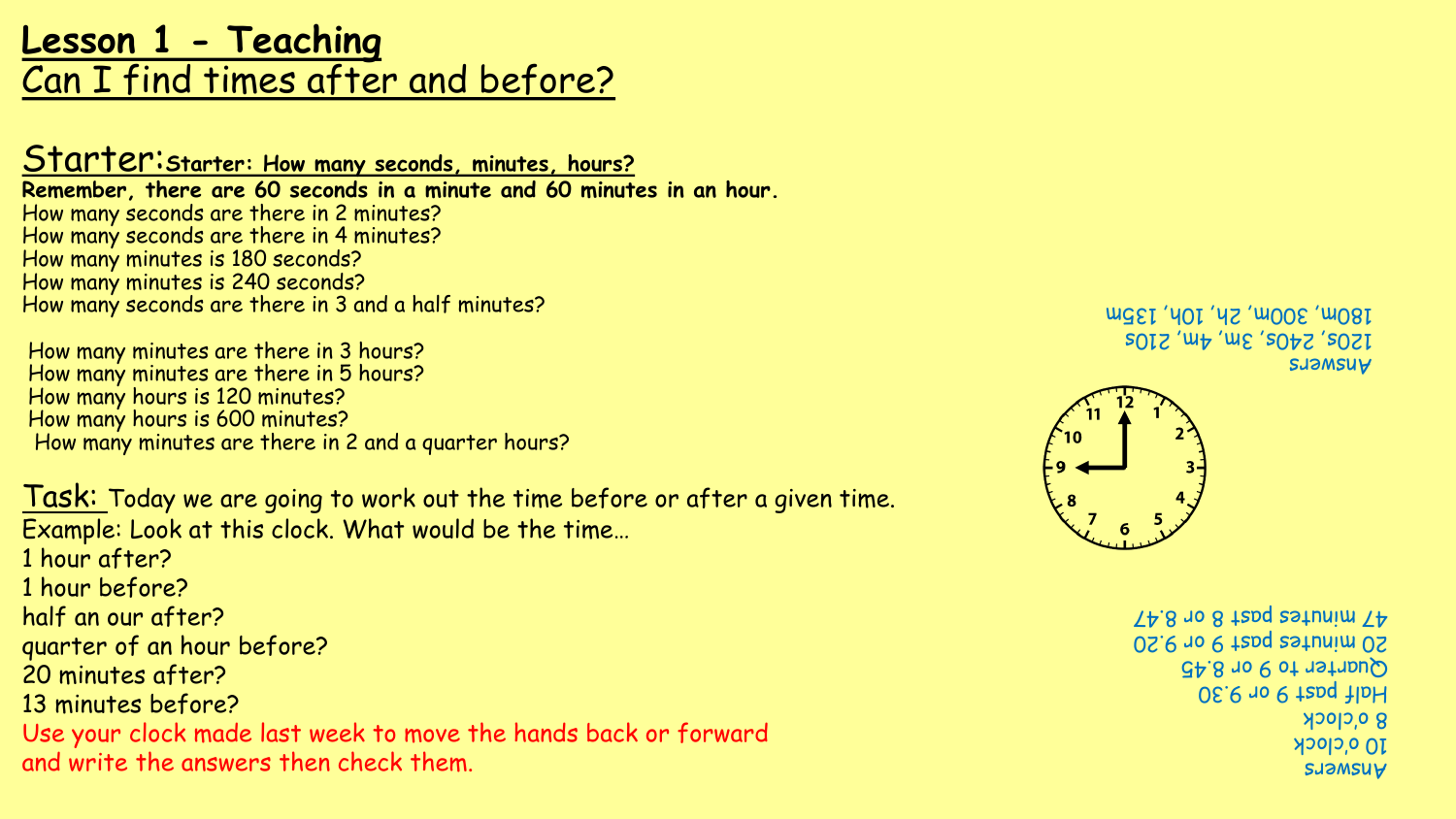#### **Lesson 1 – Activity**

Can I find times after and before? Use your clock and either draw the answers on these questions or write them as digital times in your book.

#### Easier: Blue/Purple Harder: Green/Yellow Harder: Green/Yellow



When you have finished, ask an adult to check your work.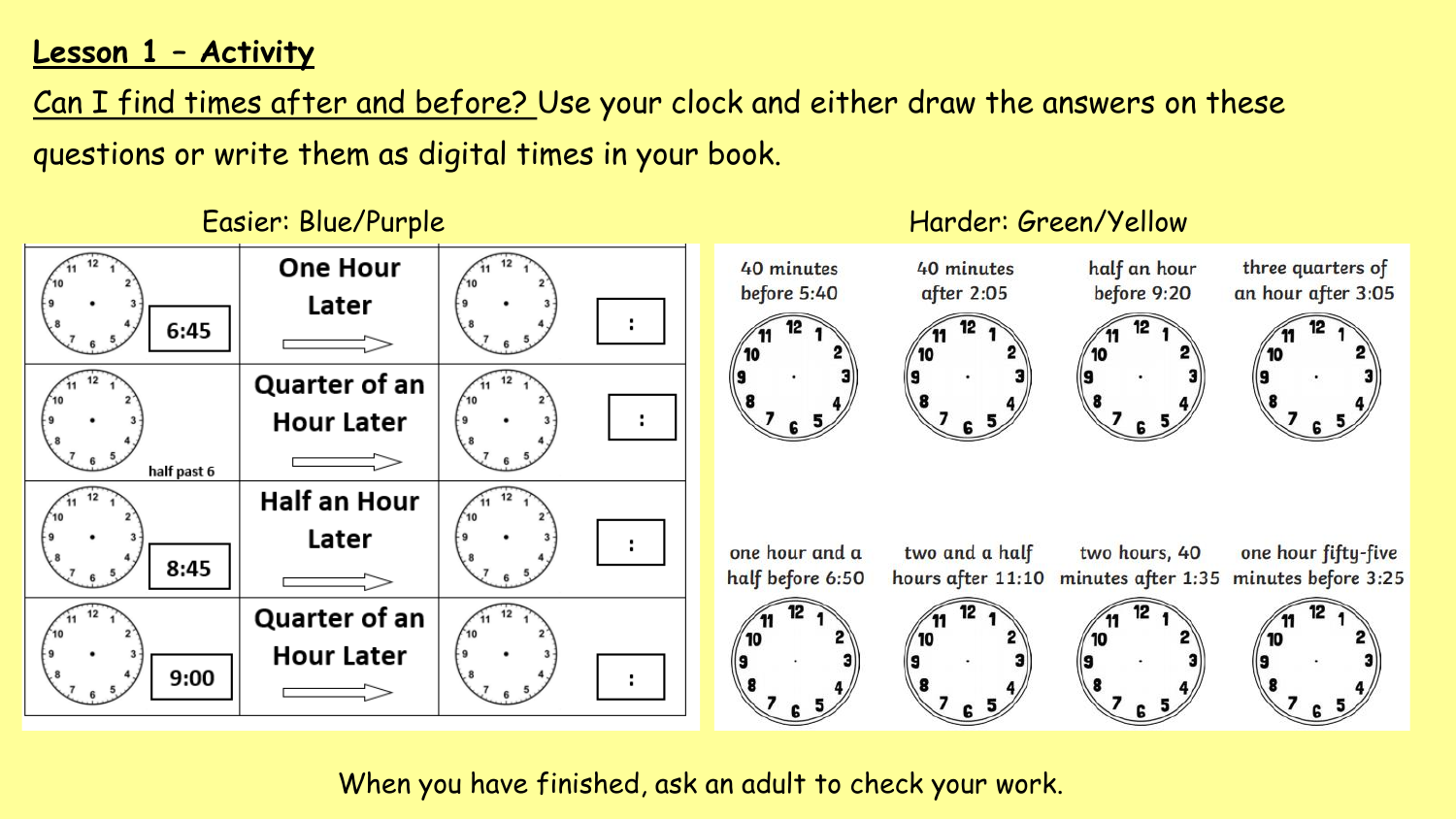# **Lesson 2 - Teaching** Can I find the difference between times?

Starter: Write the months in order and the number of days in each month**.**

Answers: January 31, February 28 or 29, March 31, April 30, May 31, June 30, July 31, August 31, September 30, October 31, November 30, December 31

#### Task: Your task today is to find the difference between two times using your clock and jottings. Look at this example.

If a TV programme lasted from 10.15 a.m. to 12.40 p.m. how long was it on for?

Step 1: Make the start time on a clock.

Step 2: Write hours and minutes on a piece of paper.

Step 3: Move the hour hand round once to 11.15 and record 1 under the hours on the paper. Repeat again to 12.15.

Ask yourself - can I add on another hour? (No – that would be 1.15 p.m. which is past the end time!)

Step 4: Now move the minute hand 5 minutes to 12.20 and jot 5 under the minutes on the board. Repeat until you get to 12.40 p.m.

Step 5 Add up the hours to make 2 hours and the minutes to make 25 minutes.

Step 6 : Write the answer: The TV programme lasted for 2 hours and 25 minutes.

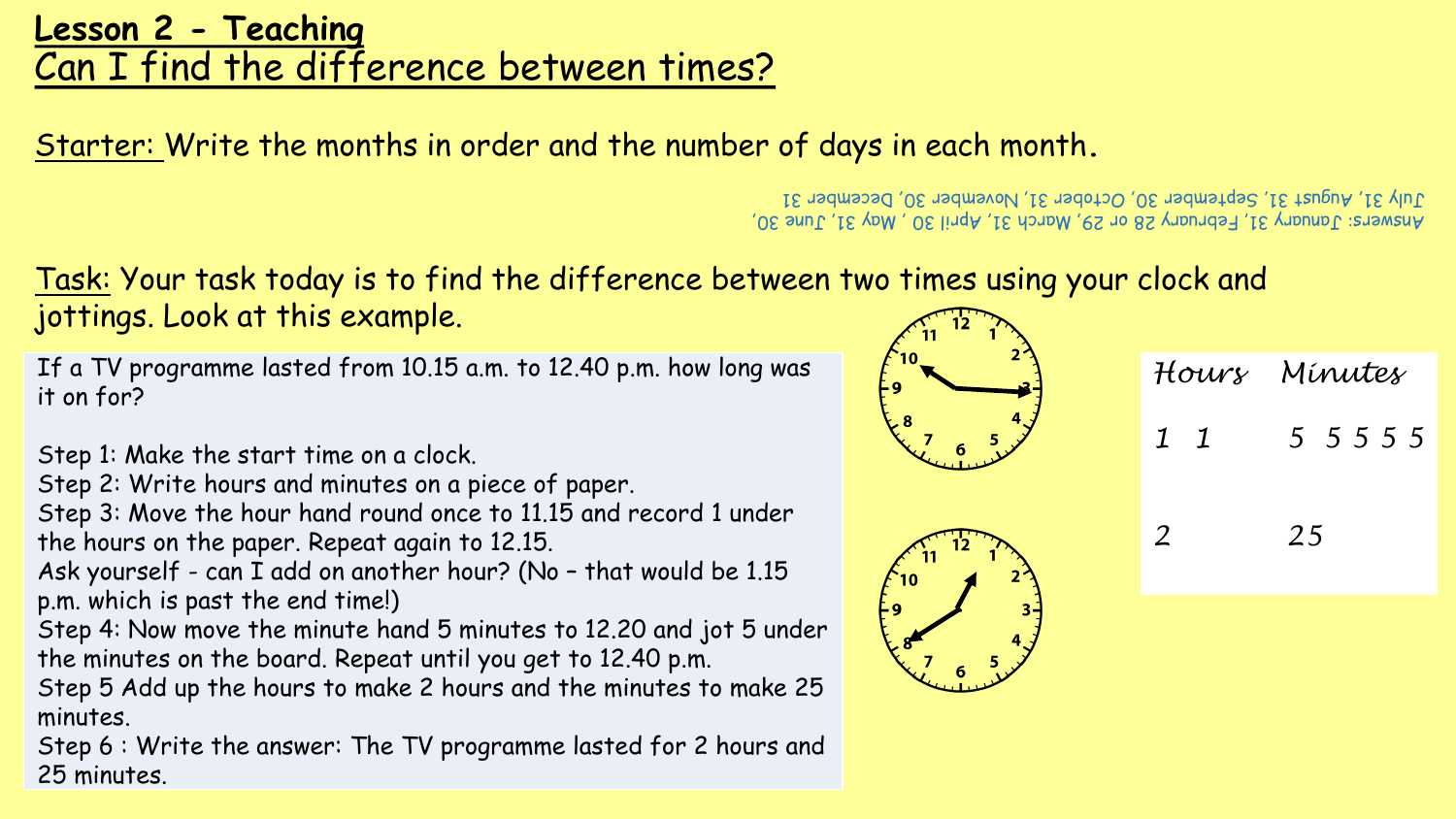| <u>Lesson 2 - Activity</u><br>Can I find the<br>difference between                                                                                                                                                                                                                                                                                                                                                                                                                                                                                                                                                                              | Name of<br>programme                  | <b>Start Time</b> | <b>End Time</b>   | How long did it last?<br>_hours __ minutes |
|-------------------------------------------------------------------------------------------------------------------------------------------------------------------------------------------------------------------------------------------------------------------------------------------------------------------------------------------------------------------------------------------------------------------------------------------------------------------------------------------------------------------------------------------------------------------------------------------------------------------------------------------------|---------------------------------------|-------------------|-------------------|--------------------------------------------|
| <u>times ?</u>                                                                                                                                                                                                                                                                                                                                                                                                                                                                                                                                                                                                                                  | <b>Paw Patrol</b>                     | $1:00$ pm         | $1:15$ pm         |                                            |
| Make the start time on your Peppa Pig<br>clock then move the hands<br>to the end time.<br><u>Remember to count whole</u><br>hours first then how many<br>lots of 5 minutes and<br>jot these down as you go.<br>Write the total time<br>the programme lasted<br>in the final column.<br>$\mathsf{S}\mathsf{u}$ $\mathsf{u}\mathsf{u}$ $\mathsf{v}\mathsf{v}$ $\mathsf{v}\mathsf{u}$ $\mathsf{v}\mathsf{u}$ $\mathsf{v}\mathsf{v}$<br>2 hours & 25 mins<br>2 hours & 20 mins<br>1 hour & 35 mins<br>2 hours & 25 mins<br>Suim G & Sunoy S<br><b>SUILL GI &amp; THOM I</b><br><b>Suill G &amp; JIOU I</b><br><b>Suim OE</b><br>suiw GI<br>Answers: |                                       | $2:15$ pm         | $2.45$ pm         |                                            |
|                                                                                                                                                                                                                                                                                                                                                                                                                                                                                                                                                                                                                                                 | <b>Power Rangers</b>                  | 3.00 pm           | $4.05$ pm         |                                            |
|                                                                                                                                                                                                                                                                                                                                                                                                                                                                                                                                                                                                                                                 | Scooby Doo                            | 3.30 pm           | $4.45 \text{ pm}$ |                                            |
|                                                                                                                                                                                                                                                                                                                                                                                                                                                                                                                                                                                                                                                 | Garfield<br>(2 episodes)              | 11.45 pm          | 1.50 pm           |                                            |
|                                                                                                                                                                                                                                                                                                                                                                                                                                                                                                                                                                                                                                                 | The Flintstones<br>(3 episodes)       | $3:00 \text{ pm}$ | $5:25$ pm         |                                            |
|                                                                                                                                                                                                                                                                                                                                                                                                                                                                                                                                                                                                                                                 | Newsround<br>Special                  | 3.25 pm           | 5.00 pm           |                                            |
|                                                                                                                                                                                                                                                                                                                                                                                                                                                                                                                                                                                                                                                 | Paddington 2<br>(film)                | 4.25 pm           | $6.45 \text{ pm}$ |                                            |
|                                                                                                                                                                                                                                                                                                                                                                                                                                                                                                                                                                                                                                                 | How to Train<br>Your Dragon<br>(film) | 3.45 pm           | $6.10 \text{ pm}$ |                                            |
|                                                                                                                                                                                                                                                                                                                                                                                                                                                                                                                                                                                                                                                 | Horrible Histories<br>Series 2        | 2.40 pm           | 5:57 pm           |                                            |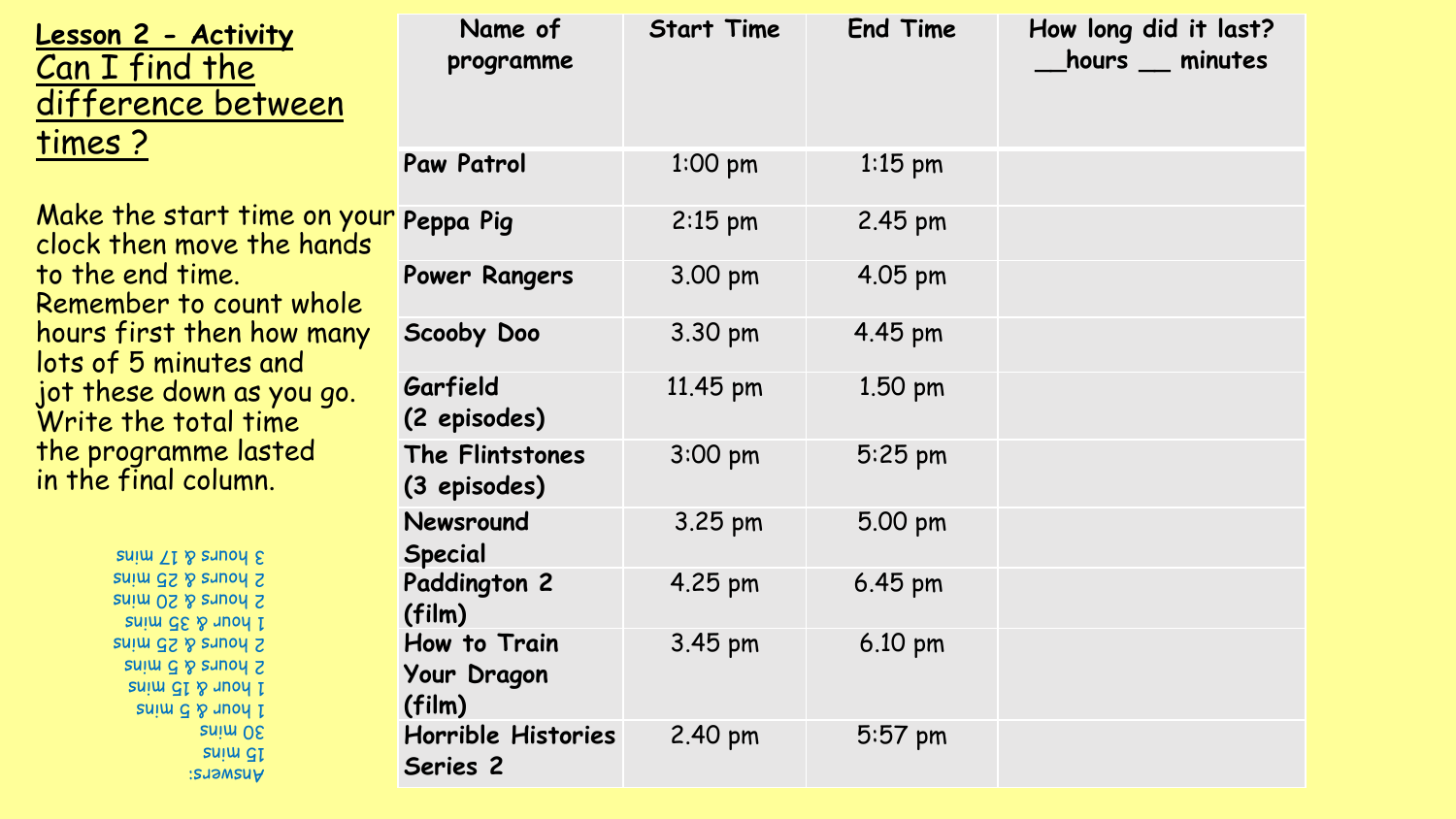# **Lesson 3 - Teaching** Can I recall times table facts?

ar

|                                                                       | $\boldsymbol{\mathsf{X}}$ | $\overline{2}$ | $\overline{\mathbf{4}}$ | $6\overline{6}$ | 8 |                            |                |
|-----------------------------------------------------------------------|---------------------------|----------------|-------------------------|-----------------|---|----------------------------|----------------|
| <b>Starter:</b><br>Copy<br>and<br>complete<br>this<br>tables<br>grid. |                           |                |                         |                 |   |                            |                |
|                                                                       | $\mathbf{3}$              |                |                         |                 |   |                            |                |
|                                                                       | $5\phantom{1}$            |                |                         |                 |   | 08<br>O <sub>1</sub><br>24 | 09<br>Oε<br>81 |
|                                                                       | 10                        |                |                         |                 |   | 8<br>8                     | 9<br>9         |

**SJ**awsuy

OÞ

so

15

t

 $\mathbf{\overline{v}}$ 

20

OI

-9

3

3

ОΙ

G

ε

L

 $\times$ 

**Task:** Today, you are going to complete another times table grid with missing numbers. **Remember to look for facts you know first!**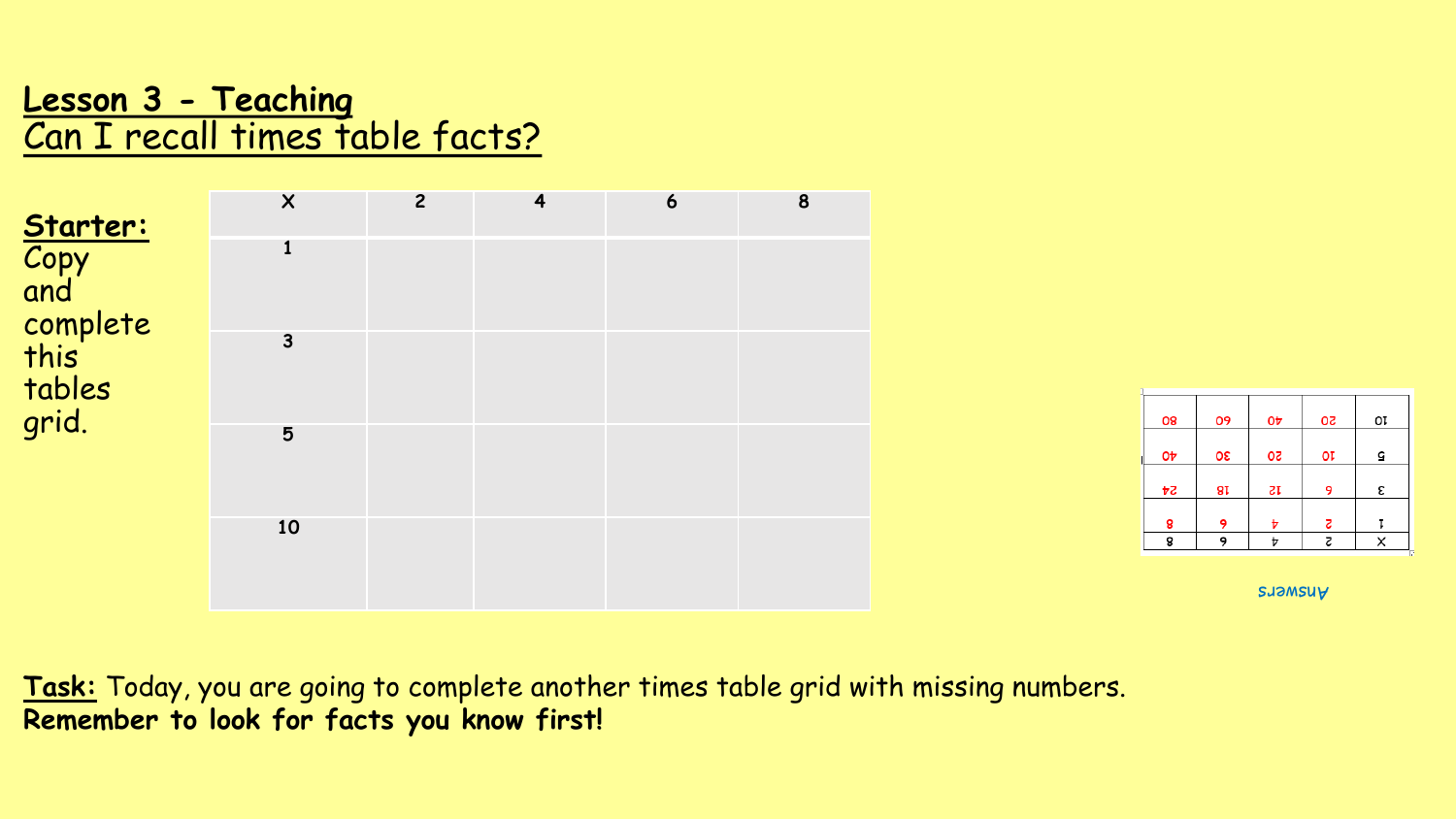# **Lesson 3 - Activity** Can I recall times table facts?

Multiplication Grid 5 - Fill in the missing numbers (Wednesday)

| X              | $\overline{2}$ | 6 |    |    |    |
|----------------|----------------|---|----|----|----|
| $\overline{2}$ |                |   |    |    |    |
|                | 12             |   |    |    |    |
|                |                |   | 25 |    |    |
|                |                |   |    | 9  |    |
| 7              |                |   |    | 21 |    |
|                |                |   |    |    | 64 |



Answers: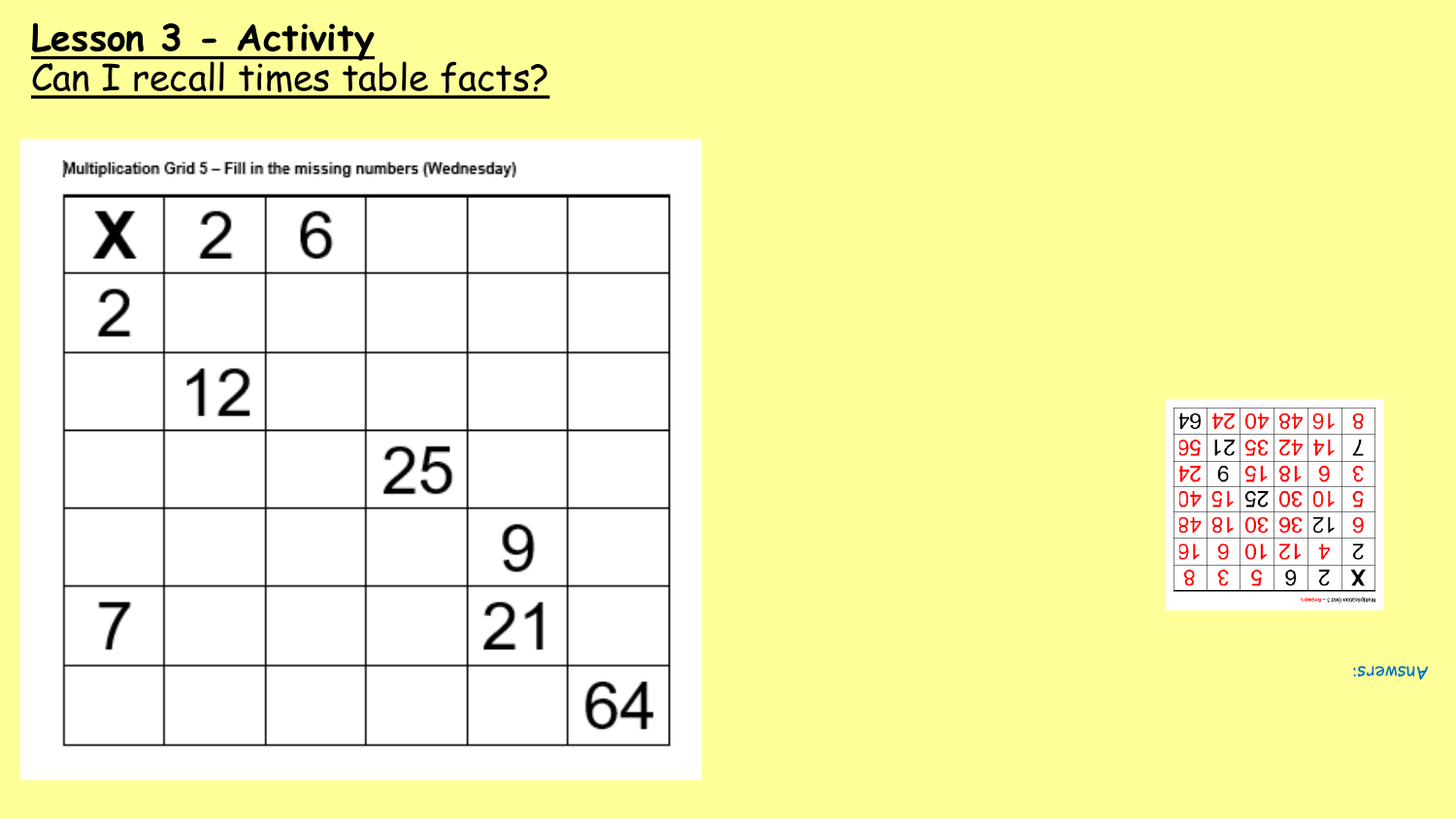### **Lesson 4 - Teaching** Can I solve elapsed time problems? Starter:

How many days in these weeks? 2 weeks, 5 weeks, 4 weeks, 10 weeks 3 weeks, 1 week, 6 weeks, 11 weeks How many weeks in these days? 21 days, 7 days, 42 days, 77 days

**SJ<sub>3</sub>MSUP**  $14$  days, 35 days, 28 days, 70 days

 $Task:$  You will be solving time problems. They are very similar to the problems solved on Tuesday but we will be recording our working out on a number line instead of using jottings. Here is an example: Jennifer starts her Art homework at 10.15 a.m. and finished it at 1.30 p.m. How long did it take her to do her homework?

You could solve it like this: Draw a number line. Now make the start time on your clock as you did before. Move the time on in hours and then minutes to the end time and record these on the number line. It would look like this:



Now count up the hours and minutes to get the answer: Jennifer took 3 hours and 15 minutes to do her Art homework.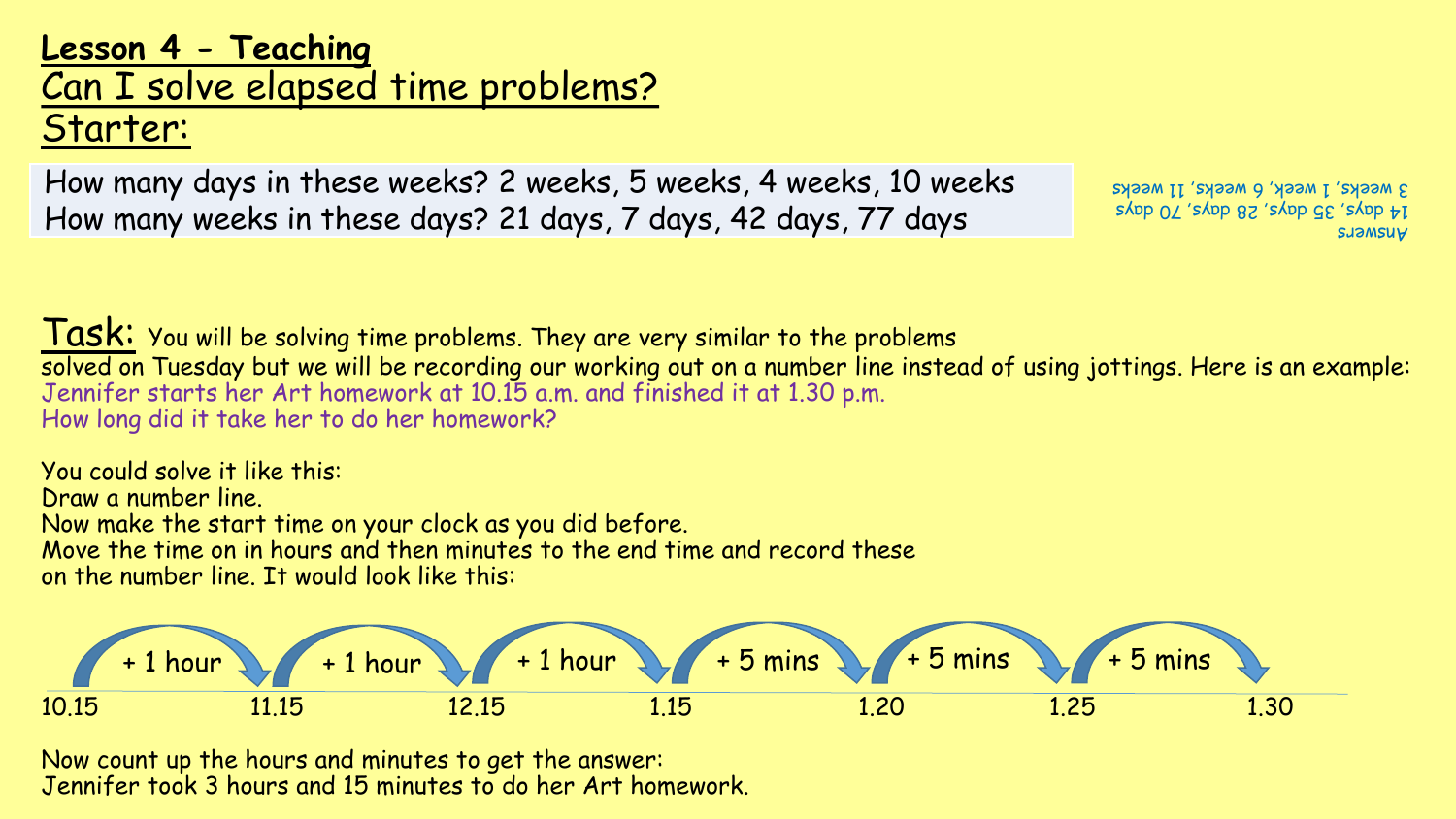# **Lesson 4 - Activity** Can I solve elapsed time problems?

Try to complete 2 colour sets. Do your working out and write the answers in your book. If it takes more than 20 minutes to complete one set, you could do the other set tomorrow instead of the Friday task!

| Can I solve elapsed time problems? Purple                                                                                               |
|-----------------------------------------------------------------------------------------------------------------------------------------|
| 1) Jennifer starts her Art homework at 11.15 a.m. and<br>finishes at 3.30 p.m.<br>How long did it take her to do her homework?          |
| 2) Jim starts his RE homework at 10.45 a.m. and finishes<br>at 1.15 p.m.<br>How long did it take him to do his homework?                |
| Can I solve elapsed time problems? Yellow                                                                                               |
| 1) Katherine starts her sponsored silence for charity at<br>8.33 a.m. and finishes at 4.47 p.m.<br>How long did she stay silent?        |
| 2) Kevin starts building his Millennium Falcon Lego set at<br>8.54 a.m. and finishes at 9.19 p.m.<br>How long did it take him to build? |
|                                                                                                                                         |

**SJ**<br>
SMSUP  $S$ unoy  $\mathcal{E}$  (I anjg Blue 2) 3 hours 30 minutes Purple 1) 4 hours 15 minutes Purple 2) 2 hours 30 minutes Green 1) 1 hour 45 minutes Green 2) 3 hours 30 minutes Yellow 1) 8 hours 14 minutes Yellow 2) 12 hours 25 minutes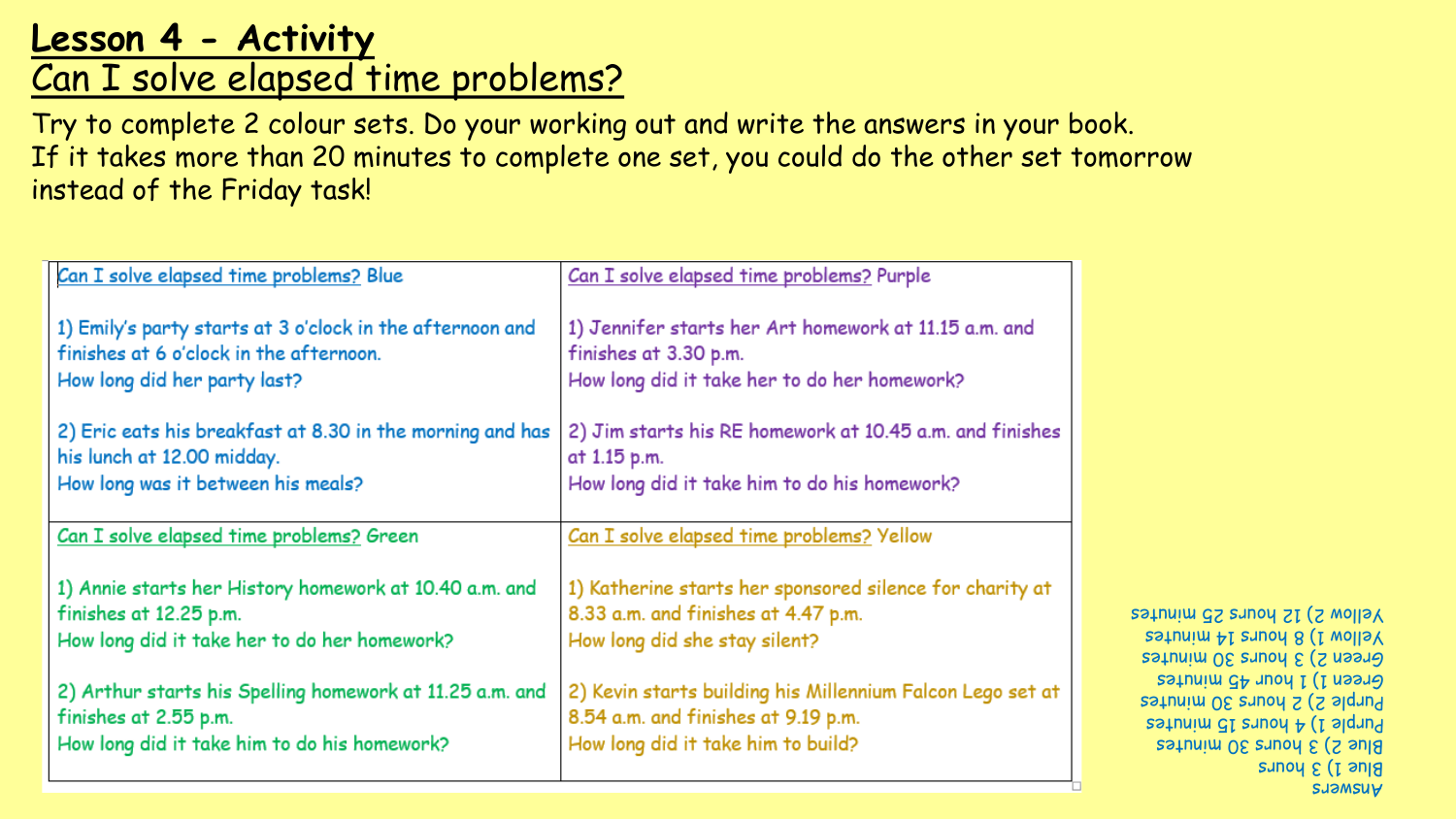### **Lesson 5 - Teaching** Can I solve time problems? Starter:

How many months in these years? 1 1 years, 12 years, 12 years, 12 years, 12 years, 12 years, 12 years, 12 years, 12 years, 12 years, 12 years, 12 years, 12 years, 12 years, 12 years, 12 years, 12 years, 12 years, 12 years, 2 years, 4 years, 8 years, 9 years How many years in these months? 12 months, 36 months, 60 months, 144 months

Answers  $24$  suttings,  $20$  months,  $26$  months,  $26$  months,  $26$  months,  $26$  months,  $26$  monomings,  $26$ 

Task: You will be finishing the Rainbow questions from yesterday or if you have already completed two sets of questions you could have a go at the nrich challenge on the next page.